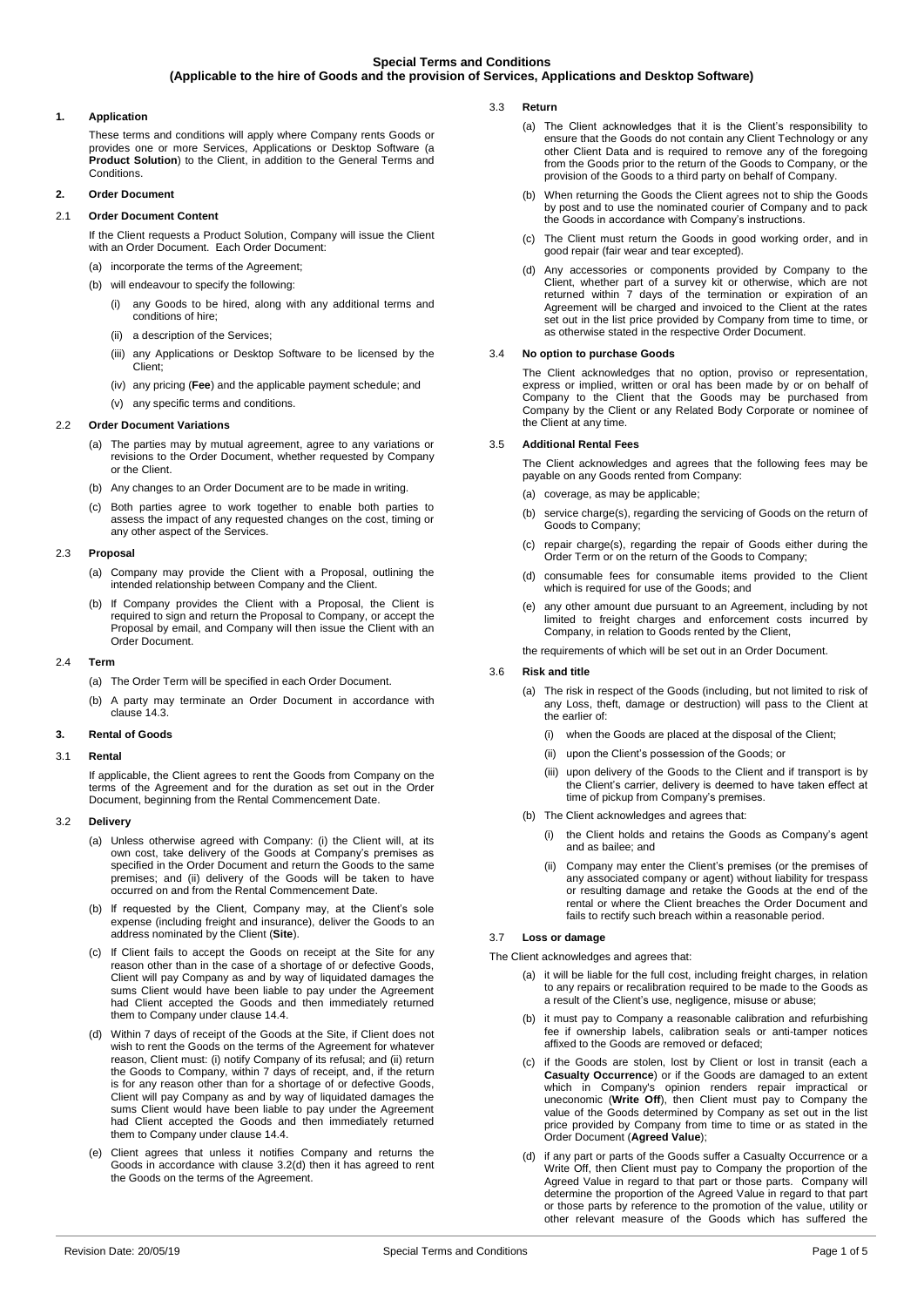Casualty Occurrence or Write Off and will inform Client in writing of the basis of its calculation;

- <span id="page-1-0"></span>(e) if the Goods are damaged (excluding normal wear and tear) but are not a Write Off, then Client will indemnify Company for all loss and damage caused, including but not limited to the costs of ensuring that the Goods are restored to a condition satisfactory to Company;
- (f) the amount required to be paid under clauses [3.7\(c\),](#page-0-1) [3.7\(d\)](#page-0-2) or [3.7\(e\)](#page-1-0) must be paid by Client to Company on the next payment date after the Casualty Occurrence or Write Off or the last day of the Order Term, whichever occurs first;
- <span id="page-1-1"></span>(g) upon payment of the Agreed Value as required under clauses [3.7\(c\)](#page-0-1) or [3.7\(d\)](#page-0-2) the Agreement will terminate in respect of the Goods or the part or parts of the Goods which suffered the Casualty Occurrence or Write Off. The Agreement will continue in respect of the remainder of the Goods (if any) at a revised rent calculated by Company having regard to the proportion of the value, utility or other relevant measure of the Goods which has not suffered the Casualty Occurrence or Write Off. The revised rent will be advised by Company to Client in writing.
- (h) any termination of the Agreement under clause [3.7\(g\)](#page-1-1) will not prejudice any right or remedy of Company in respect of any antecedent breach by Client under the Agreement;
- (i) if the Goods are damaged or lost, Client must continue to pay the Fees until the Goods have been repaired or the Agreed Value is paid by the Client; and
- <span id="page-1-6"></span>if the Goods are damaged or lost, Client must: (i) notify Company within 7 days of such loss and damage occurring, and in the event of full loss, give details of all or any action taken to recover the Goods and actions taken to report the loss including the filing of a police report (as the case may be); and (ii) return to Company within 7 days any accessories to the Goods lost or damaged, otherwise Company shall be entitled to invoice Client for the accessories at the list price published by Company in accordance with clause [3.3\(d\).](#page-0-3)

This clause will not apply to the extent the loss or damage is covered by claus[e 4.](#page-1-2)

#### 3.8 **Insurance**

The Client acknowledges and agrees that the Client may be required to hold and maintain insurance coverage in respect of the Goods.

#### <span id="page-1-2"></span>**4. Coverage**

Where the Client is renting any Goods (including any accessories) from the Company, the Client may elect to pay a cover charge to cover against the risk of loss or damage to the Goods during the term of rental, subject to the terms and conditions set ou[t here](https://www.imdexlimited.com/media/home/Coverage-Summary-September-2018.pdf) or as otherwise provided by Company to the Client.

# **5. Services**

### 5.1 **Services**

- (a) If requested, Company agrees to provide the Services to the Client in accordance with the terms of the Agreement and as otherwise set out in the respective Order Document.
- (b) Company agrees to provide the Services to the Client at the Site(s), as set out in the Order Document.

### 5.2 **Relationship**

The parties' relationship is one of principal and independent contractor, not employer and employee, agency or partnership.

# 5.3 **Scope**

- (a) The parties agree that the precise scope of the Services provided by Company will be as set out in the respective Order Document.
- (b) If the Client wishes to add any additional Services it must enter into a separate Order Document in relation to those Services.
- (c) Subject to any terms that may be set out in the Order Document, Company is not subject to the direction or control of the Client as to the manner in which the Services are completed.

### 5.4 **Outside Scope**

Any services provided to the Client by Company which are not expressly included in the Services (**Additional Services**) and have not been included in the Fee, will be charged to the Client in accordance with Company's Rate Card, unless otherwise agreed to by the parties in writing.

### 5.5 **Subcontractors**

Company can delegate the performance of any of the Services to any of its subcontractors, at its discretion, provided that it contractually obliges those subcontractors to confidentiality obligations which are at least as onerous as the obligations of confidentiality in clause [10.3](#page-2-1) and the Company remains liable to the Client for the performance of the Services.

### 5.6 **Service limitations**

The Client acknowledges and agrees that:

- (a) Company's ability, and obligation, to provide the Services is subject to the Client complying with its obligations under claus[e 8.1](#page-1-3) and any other limitation or exclusion set out in the Agreement;
- (b) unless otherwise agreed in writing, the cost of consumables, replacement parts, hardware, software, network upgrades and any associated services are outside the scope of the Services and are the full responsibility of the Client;
- (c) unless otherwise agreed in writing, any server upgrades, network device maintenance and upgrades and software maintenance and upgrades are outside the scope of the Services;
- (d) Company cannot promise that the Services will be uninterrupted, error-free, or completely secure; and
- (e) there are risks inherent in internet connectivity that could result in the loss of the Client's privacy, Confidential Information and property.

# 5.7 **Access**

Company may access and use Client Data for the purposes of testing and developing the Services, provided that it is on anonymous basis and not attributable to Client. Company may access and use Client Data for the purposes of providing assistance and support services to the Client.

#### **6. Applications and Desktop Software**

- (a) If applicable, Company grants to the Client a licence to certain Applications or Desktop Software the details of which will be set out in an Order Document.
- (b) The Client acknowledges and agrees that the Applications and Desktop Software may be subject to additional terms and conditions, and the Client must comply with those terms and conditions notified to it from time to time (including, but not limited to, the terms and conditions of terms of insurance in respect of the Goods and Third Party Licenses).
- (c) Applications may be provided to the Client as a service via an internet portal accessible application using login details applicable to the Licensee. The Client agrees to treat those login details as Confidential Information.

# **7. Third Party Content**

The Client acknowledges and agrees that:

- (a) Third Party Content may be utilised in connection with an Agreement (including as part of the Applications, the Desktop Software, the Services or the Additional Services);
- (b) Third Party Content may be subject to Third Party Licences;
- (c) it must fully comply with the terms and conditions of all Third Party Licences notified to the Client from time to time; and
- (d) Company has no control over the content or performance of any Third Party Content.

# **8. Obligations and covenants**

### <span id="page-1-3"></span>8.1 **General obligations and covenants**

The Client must, and must ensure its Personnel, in addition to any other Client obligations set out in the applicable Order Document):

- (a) provide Company with all reasonable information and access to its premises, Sites, computer and network systems in order for Company to provide the Services in accordance with the terms of the Agreement;
- (b) if required, provide adequate conditions for Company's personnel at the Client's premises and Sites, including, but not limited to, workspaces, heating, lighting, ventilations, electric current and outlets, internet and long-distance telephone access;
- (c) promptly notify Company of any event or incidents that is likely to or will impact on the provision of the Services or any other obligation of Company (including but not limited to any Exceptional Circumstances);
- <span id="page-1-4"></span>(d) hold all licenses and authorisations (including import, export and radiation source licences) required by Law anywhere in the world where the Client imports, possesses or uses the Goods, Applications or Desktop Software;
- <span id="page-1-5"></span>(e) if applicable, at all times keep and maintain the Goods properly serviced, in proper working order and condition, including but not limited to regular required maintenance of any diesel engines and lubrication to bearings and ensure that records are maintained for the operational time of the Goods and make those records available to Company within 2 days of receiving a request to do so;
- keep the Goods at the premises authorised by Company unless written permission has been obtained from Company to relocate the Goods elsewhere;
- (g) use the Goods, Applications and Desktop Software carefully and properly and comply in all respects with the instructions and recommendations of Company;
- (h) permit Company and its Personnel, to enter the premises of the Client at all reasonable times in order to inspect the Goods;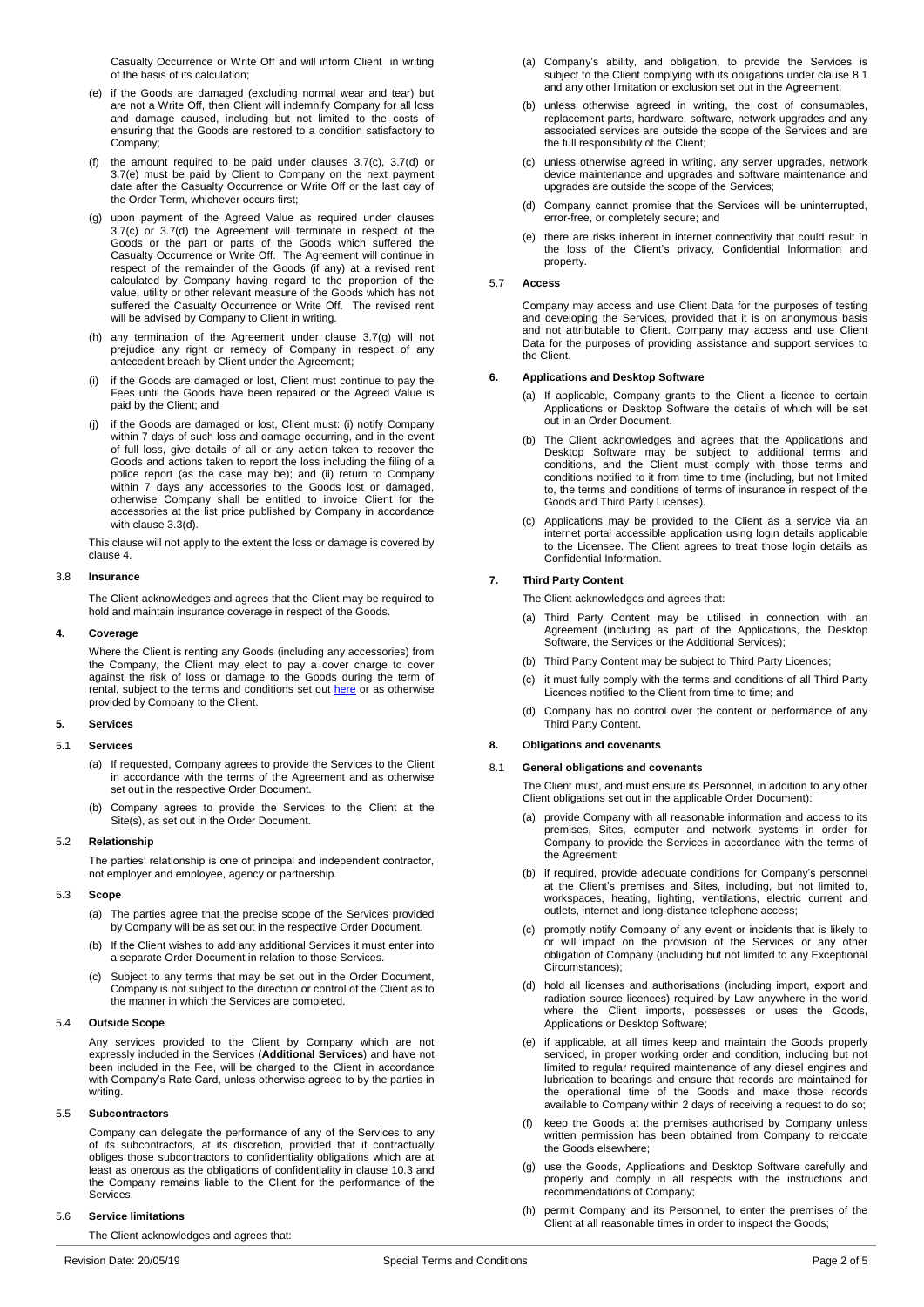- (i) keep the Goods in a safe place;
- (j) not modify or repair the Goods, Applications or Desktop Software without written consent from Company;
- (k) not use the Goods, Applications or Desktop Software for any illegal purpose and must comply in all respects with all applicable Laws reasonably necessary for the safe and lawful operation of the Goods, Applications and Desktop Software;
- (l) not place, or allow to be placed, on the Goods any plates or marks that are inconsistent with the ownership of Company;
- (m) notify any person seizing or claiming an interest in the Goods of the ownership of Company and must give immediate written notice to Company of such seizure or claim;
- (n) not without Company's prior written consent: (i) agree, attempt, offer or purport to sell, assign, sublet, lend, pledge, mortgage, let on hire or otherwise part with or attempt to part with the personal possession of or otherwise deal with the Goods; or (ii) allow any encumbrance, charge or lien of any kind to arise or remain on the Goods or any part of the Goods; or (iii) conceal or alter the Goods or make any addition to the Goods except as requested by Company;
- (o) promptly notify Company of any event that is likely to or will impact on the condition or operation of the Goods or the provision of the Services, Applications or Desktop Software;
- (p) take sole responsibility for Client Data including back-ups; and
- (q) comply with any reasonable direction of Company in relation to the **Agreement**

### 8.2 **Acknowledgement on Outputs**

The Client must acknowledge on all Outputs (and any accompanying documentation) that:

- (a) such Outputs are confidential; and
- (b) Company will not be liable in any way for any Loss arising from any error, inaccuracy, incompleteness or other defect in the Outputs.

# <span id="page-2-2"></span>**9. Fee and Payment**

## 9.1 **Payment**

The Client agrees to pay Company all Fees under the Agreement.

### 9.2 **Expenses**

The Client acknowledges and agrees that, in addition to the Fees, the Client may be required to pay for any expenses incurred by Company including but not limited to reasonable travel, including flights, and accommodation expenses, as set out in the Order Document. Company agrees to provide the Client with a copy of such expenses, on request

### <span id="page-2-4"></span>9.3 **Late or non payment of invoices**

If the Client defaults in paying an invoiced amount or any amount otherwise due and owing from the Client to Company and fails to rectify such default within 14 days of receiving a notice from the Company to do so, Company may do any one or more of the following:

- (a) request the return of the Goods or enter the premises of the Client to collect the Goods (as otherwise provided by clause [14.5\);](#page-3-1)
- (b) restrict or suspend the provision of the Services, Applications or Desktop Software; or
- (c) terminate the Agreement or all applicable Agreements.

### 9.4 **Obligation to pay not affected by licensing and training**

The Client acknowledges and agrees that all licenses, authorisations and training in relation to Goods, Applications and Desktop Software are the sole responsibility of the Client and that the Fee must be paid to Company under the terms of this clause [9](#page-2-2) even if the Client (or its Personnel):

- (a) does not have all required licences or authorisations referred to in claus[e 8.1\(d\);](#page-1-4) or
- (b) has not completed the required training.

# <span id="page-2-6"></span>**10. Intellectual Property Rights**

### 10.1 **Client Technology and Client Data**

No rights of ownership to Client Technology and Client Data are transferred under the Agreement and all such rights remain the sole property of the Client.

### 10.2 **Company Technology**

No rights of ownership to the Intellectual Property Rights created, owned or licensed by Company are transferred under the Agreement. All Company Technology remains the sole property of Company (or its third party licensors, as the case may be). Any Intellectual Property Rights created in the course of Company performing its obligations under the Agreement including but not limited to the Services, will be owned by (and assigned to) Company.

### <span id="page-2-1"></span>10.3 **Prohibited activities**

- (a) Each party must not do or permit or omit to do any act which infringes the Intellectual Property Rights of the other party (or its licensors).
- <span id="page-2-3"></span>(b) The Client acknowledges and agrees, as a fundamental condition of the Agreement, that:
	- (i) the Goods must not be dismantled, tampered with or opened up in any way except in accordance with the Company field guide issued with the Goods; and
	- (ii) it must not engage in, or permit, reverse engineering of the Goods, Applications or Desktop Software (or all of them).
- (c) The Client also acknowledges and agrees that any information derived from a breach of clause [10.3\(b\)](#page-2-3) is deemed Confidential Information of Company.

## **11. Confidential Information**

- (a) Each party must keep the other party's Confidential Information, confidential.
- (b) A party must not, without the prior written approval of the other party, disclose the other party's Confidential Information.
- (c) Each party must take all reasonable steps to ensure that its Personnel engaged for the purposes of the Agreement, do not make public or disclose the other party's Confidential Information.

#### <span id="page-2-7"></span>**12. Liability**

#### 12.1 **Exclusion**

- (a) The parties agree that Company will not be liable for loss of Client Data or for the Client's reliance on any Client Data or other data obtained or produced in connection with the Agreement (including any Loss incurred, or any disclosure made to any stock exchange, based on such reliance).
- (b) The Client agrees not to make any claim against the third party provider of the hosting services.
- (c) Company will not be liable for any pollution or contamination emanating from or caused by the Goods.

## 12.2 **Limitation of liability**

If Company is liable under (or in connection with) an Agreement, then irrespective of anything else in the Agreement or at Law, Company's cumulative liability (whether under contract, tort, equity, statute or otherwise) in the aggregate (to the fullest extent permitted by Law) will in no event exceed the sum of the Fees paid by the Client to Company under the Agreement.

## <span id="page-2-8"></span>**13. Indemnity**

The Client agrees to indemnify Company (and to hold Company harmless and keep indemnified) in relation to any and all Loss Company (or its related bodies corporate) incurs (or will incur) as a result of (or in connection with):

- (a) the Client's (or its Personnel's) use of the Goods, Applications or Desktop Software;
- (b) Company seizing or storing the Goods; or
- (c) a person being injured or killed or property being damaged by the Goods or its use,

due to the negligence or wilful misconduct of the Client.

# **14. Suspension and termination**

#### <span id="page-2-5"></span>14.1 **Suspension**

Company may temporarily suspend (in part or in whole) the provision of the Product Solution to the Client if:

- (a) Company is required by Law to do so;
- (b) such suspension is pursuant to clause [9.3](#page-2-4) (late payment of invoice);
- (c) there is an attack on the Reflex HUB or the Reflex HUB is accessed or manipulated by a third party without consent;
- (d) the Client is in breach of any of its obligations under an Agreement; or
- (e) there is another event for which Company reasonably believe that the suspension of provision of the Services or the Applications to the Client is necessary to protect the Reflex HUB, Company network or other customers.

## 14.2 **Effect of suspension**

Suspension in accordance with clause [14.1](#page-2-5) will not affect any right which accrue prior to, or after, suspension of the Client's obligations under the Agreement.

## <span id="page-2-0"></span>14.3 **Termination**

(a) Company has the right to terminate an Order Document during the Order Term in respect of all, or any specified part, of the Product Solution, where the Client has breached any of its obligations under the Agreement and fails to remedy such breach within 14 days of receiving written notice to remedy the breach.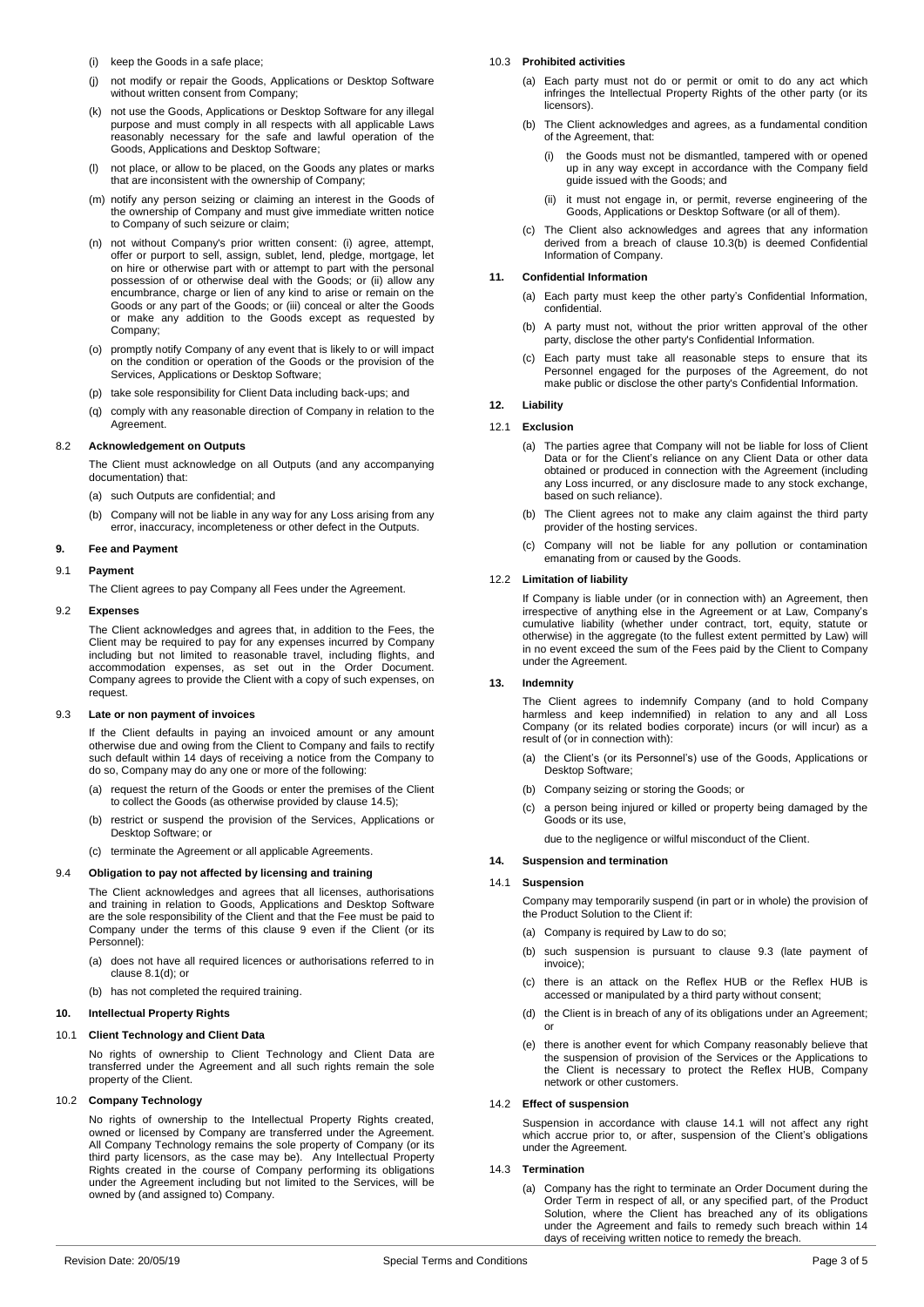<span id="page-3-2"></span>(b) Client has the right, subject to the conditions set out in clause [14.4](#page-3-0) (if applicable) and clause [14.5,](#page-3-1) to terminate an Order Document during the Order Term in respect of all, or any specified part, of the Supply on any date (**proposed termination date**).

#### <span id="page-3-3"></span><span id="page-3-0"></span>14.4 **Termination in relation to rental of Goods**

- (a) Where Goods are being rented, the Order Document may only be terminated or partially terminated under clause [14.3\(b\)](#page-3-2) if: (i) on or prior to the proposed termination date, Client returns the Goods or the specified part of the Goods, at Client's expense, and in the condition required by clause [8.1\(e\),](#page-1-5) to Company at the specified address; or (ii) the Goods have been lost, and Company has been notified in accordance with clause [3.7\(j\).](#page-1-6)
- (b) Where the Agreement is terminated under this clause [14.4](#page-3-0) as to part only of the Goods, Company will, acting reasonably, determine the amount due for the purposes of clause [14.4\(a\)](#page-3-3) and the revised rent in respect of the remainder of the Goods by reference to the proportion of the value, utility or other relevant measure of the part of the Goods to which termination applies.

# <span id="page-3-4"></span><span id="page-3-1"></span>14.5 **Consequences of termination or expiration**

Upon termination or expiration of an Order Document:

- (a) Client must immediately on or prior to the termination or expiration date (as the case may be) deliver any Goods, at Client's expense, to the address specified by Company from time to time or as stated in the Order Document;
- (b) if the Client does not comply with clause [14.5\(a\),](#page-3-4) Company may enter the Client's premises (or the premises of any associated company or agent of the Client) without liability for trespass and retake possession of any Goods;
- (c) any Services or Additional Services will cease;
- (d) any licence to an Application or Desktop Software will terminate;
- (e) all money due by the Client to Company under any Order Document must be paid in full;
- (f) where applicable, Client Data will be deleted from Company servers after a period of 6 months from the date of expiration or termination; the Client may request data to be deleted prior to this period or request for ongoing storage which will be charged on a per Mb basis.

#### <span id="page-3-5"></span>14.6 **Survival**

- (a) All obligations of Client under an Agreement will survive the expiration or termination of the Agreement to the extent required for full observance and performance.
- (b) The following clauses survive termination of the Agreements: clause [10](#page-2-6) (Intellectual Property Rights); clause [10.3](#page-2-1) (Confidentiality); clause [12](#page-2-7) (Liability); clause [13](#page-2-8) (Indemnity); clause [14.5](#page-3-1) (Consequences of Termination) and this claus[e 14.6.](#page-3-5)

### **15. Force Majeure**

## 15.1 **Suspension of obligations**

If a party (**Affected Party**):

- (a) is prevented from, or delayed in, performance an obligation (other than an obligation of the Client to pay money) by an event of Exceptional Circumstance; and
- (b) the Affected Party as soon as possible after the event of Exceptional Circumstance notifies the other party providing particulars of:
	- (i) the event of Exceptional Circumstance;
	- (ii) the anticipated period of delay; and
	- (iii) the action (if any action is reasonably possible) the Affected Party intends to take to mitigate the effect of the delay,

then those obligations of the Affected Party are suspended for the duration of the event of Exceptional Circumstance.

## 15.2 **Obligation on other party**

The party which is not the Affected Party must use all reasonable endeavours to remove or mitigate its Loss arising from, and the effects of, the event of Exceptional Circumstance.

#### **16. Notices**

Any notice to be given or made pursuant to the Agreement shall be in writing in the English language and may be signed by the authorised agent of the party giving the same and may be served either:

(a) personally; or

- (b) by delivering the same by registered post to a party at its registered office or business premises or at any other address of which prior notification shall have been given by the addressee prior to the dispatch of the said notice and any notice given by post shall be deemed to have been received by the addressee at the expiration of two (2) Business Days after the same has been properly posted; or
- (c) by electronic mail, when the sender's computer reports that the message has been delivered to the electronic mail address of the

addressee as provided on the party's website or as notified by one party to the other party from time to time; but if delivery is made after 5pm on a Business Day, then it must be treated as being received on the next Business Day.

### **17. Miscellaneous**

# 17.1 **Severability**

If a provision of the Agreement is illegal, invalid, unenforceable or void in a jurisdiction it is severed for that jurisdiction and the remainder of the Agreement has full force and effect and the validity or enforceability of that provision in any other jurisdiction is not affected.

#### 17.2 **Application of indemnities**

Subject to any other provision of the Agreement, the indemnities in the Agreement are continuing obligations, independent from the other obligations under the Agreement and continue after the Agreement ends. It is not necessary for a party to incur expense or make payment before enforcing a right of indemnity.

#### 17.3 **Taxes**

Client must pay all taxes which may be payable or determinable in connection with the execution, delivery, performance of the Agreement or any payment or receipt contemplated by it.

## **18. Definitions**

Capitalised terms used but not defined herein have the meanings assigned to them in the General Terms and Conditions. Otherwise, the following terms have the meanings set out below:

**Client Data** means all data:

- (a) collected and stored by the Goods in the course of the Client's use; or
- (b) uploaded to an Application by the Client, as well as any Outputs.

**Client Technology** means the Intellectual Property Rights of the Client which are demonstrated to be created independently of an Agreement and the Company Technology.

**Company Technology** means all Intellectual Property Rights owned by Company, or licensed to Company by a third party, including but not limited to the Applications, Desktop Software, Goods and any Intellectual Property Rights created in the course of providing the **Services** 

**Confidential Information** means, in relation to each party (for the purposes of this definition, **Discloser**), all information disclosed by or on behalf of the Discloser, concerning or relating to:

- (a) is by its nature confidential;
- (b) is designated as confidential by the Discloser;
- (c) the recipient knows or ought to know is confidential,

but excluding any such information:

- (d) which is publicly known;
- (e) which is disclosed to the other party without restriction by a third party (other than the Discloser) and without any breach of confidentiality by that third party; or
- (f) which is developed independently by other party without reliance on any of the confidential information.

**Exceptional Circumstances** means a circumstance beyond the reasonable control of the parties which results in a party being unable to observe or perform on time an obligation under an Agreement. Such circumstances include, but are not limited to, the following:

- (a) adverse changes in government regulations;
- (b) any disaster or act of God, lightning strikes, atmospheric disturbances, earthquakes, floods, storms, explosions, fires and any natural disaster;
- (c) acts of war, acts of public enemies, terrorism, riots, civil commotion, malicious damage, sabotage and revolution, cyber attacks, viruses or malware, data loss as a result of the actions of a third party;
- (d) strikes or industrial disputes;
- (e) materials or labour shortage; and/or
- (f) acts or omissions of any third party network providers (such as internet, telephony or power provider).

**Law** means any statute, rule, regulation, proclamation, order in council, ordinance, local law or by-law, whether:

- (a) present or future; or
- (b) state, federal or otherwise.

**Loss** or **Losses** means any loss (including Consequential Loss), claims, actions, liabilities, damages, expenses, diminution in value or deficiency of any kind whether direct, indirect or consequential.

**New IP** means any and all Intellectual Property Rights created in the course of, or in connection with an Agreement.

**Output** means any information, data, calculations, assessment, summary, dashboards, activity feeds or reports produced by any